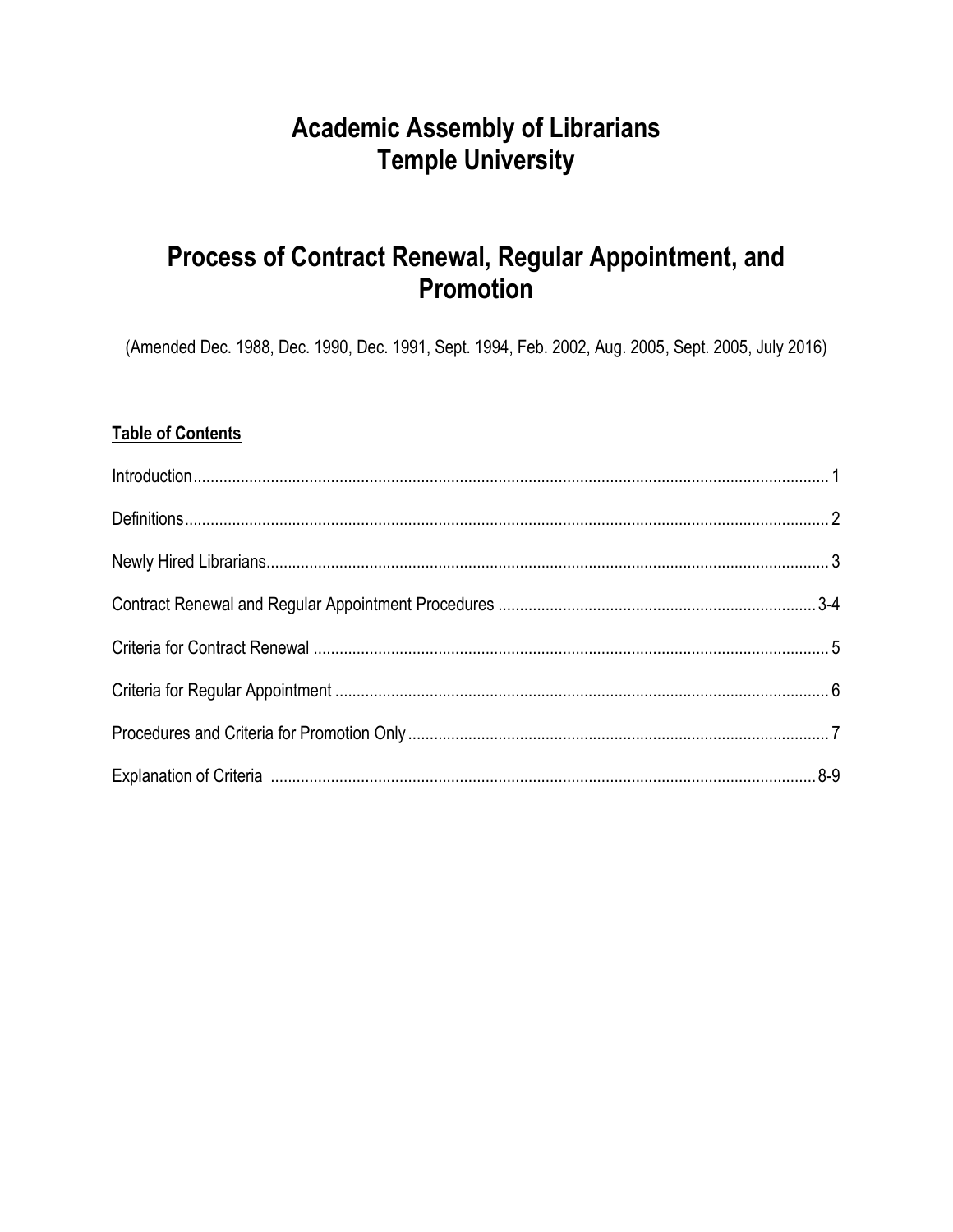## **INTRODUCTION**

The following information has been prepared by the Steering Committee and the Promotion and Regular Appointment Committee of the Academic Assembly of Librarians to assist librarians in the process of applying for contract renewal, regular appointment, and promotion.

The Academic Assembly of Librarians (AAL) is organized to foster the professional development and academic growth of librarians and to provide a means for broader professional staff participation in the development of the Temple University Libraries. The Promotion and Regular Appointment Committee (PARA) has been established in accordance with the agreement between the University and the Collective Bargaining Unit. The PARA Committee is elected by the bargaining-unit members of the AAL. This committee is charged by the membership to conduct peer reviews of librarians who are being considered for contract renewal, regular appointment, and promotion. The PARA Committee submits its recommendations to the Dean of Libraries. The final decision making processes are outlined in the agreement between the University and the Collective Bargaining Unit.

Librarians are responsible for planning their career activities so that they meet the requirements for contract renewal, regular appointment, and promotion at the appropriate time. Librarians must make sure that their personnel files are complete and must document their activities and achievements in preparation for evaluation by the PARA Committee. It is strongly recommended that librarians keep detailed records of tasks, accomplishments, meetings attended, service to the Library and/or University, etc., as evidence of meeting the prescribed criteria. Candidates must provide documentation to the PARA Committee that demonstrates how they meet each of the criteria. Librarians should also review their progress toward fulfilling requirements on a regular basis to avoid discovering at the last minute a gap in their activities. Complete information is needed so that the PARA Committee can evaluate fairly and thoroughly. It is recommended that all documents be hand delivered to a member of the PARA Committee.

In addition to the above mentioned documentation, the review process requires all librarians to identify at least two peers who can attest to some aspect of their job performance or professional accomplishments. Those in direct reporting line to the librarian, e.g., his or her Department Head and the Dean of Libraries, are not considered peers in this context. The peers identified by the librarian as being in a position to observe and evaluate his/her job performance should be contacted, well in advance of any deadline for submission, regarding their willingness to provide evaluations for the librarian. Peer review should be a continuous activity, not something initiated just prior to PARA's deliberations. See the Definitions in this document for additional details about peers.

This detailed explanation of the contract renewal, regular appointment, and promotion processes supplements Article 17, Appointment, Promotion and Termination of Service of Librarians, of the Agreement between Temple University and the Collective Bargaining Unit. The Promotion and Regular Appointment Committee recommends that all librarians read Article 17 of the contract, which is available on the TAUP website [\(www.taup.org\)](http://www.taup.org/).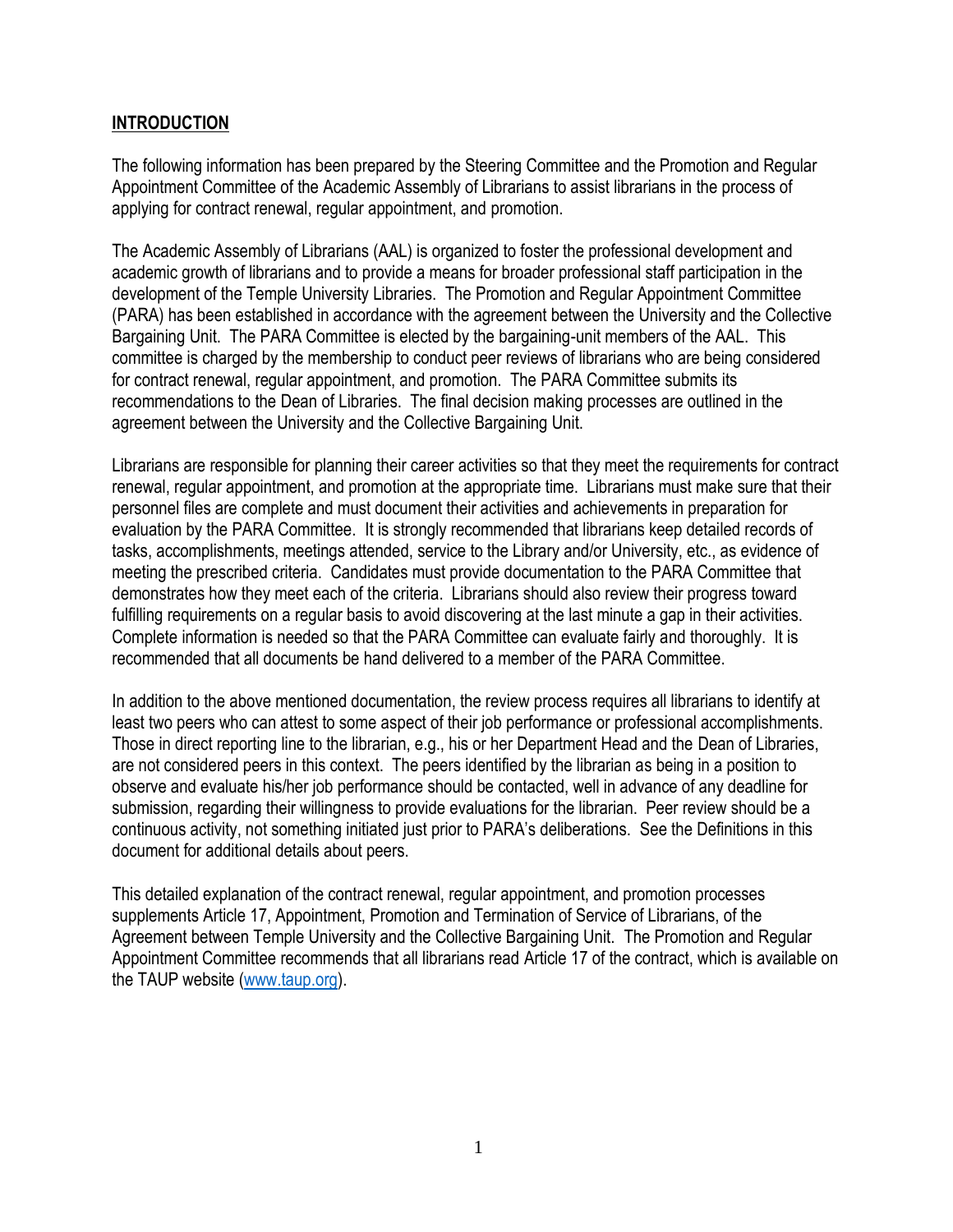## **DEFINITIONS**

**Peers** – Those qualified to submit evaluations of librarians to the committees of the Academic Assembly of Librarians shall be: librarians, faculty members, and others whose position enables them to evaluate the candidate's performance of assigned duties or professional contributions. Examples of relevant peers include: fellow committee or task force members; other librarians within their department; librarians in other departments with whom they have considerable job-related contact; faculty with whom they have a close working relationship; and those who have read and judged their research and publications. Peers may be from institutions outside Temple University. Peers may not be anyone in the candidate's direct reporting line. (AAL)

**Personnel File** – The official personnel file, containing original documents, is kept in the Provost's office. The file in the Libraries' Administrative Services contains authorized copies. For the purposes of contract renewal and regular appointment, candidates and the committee will use the file kept in the library.

**Probationary Period** – The Collective Bargaining Agreement specifies that "The probationary period shall consist of a series of terms amounting to six (6) full years, except in the case of Librarians appointed during the year in which case it shall be a series of terms not exceeding six and one-half (6 ½) years. (TAUP/TU Agreement Article 17, A, 2, b)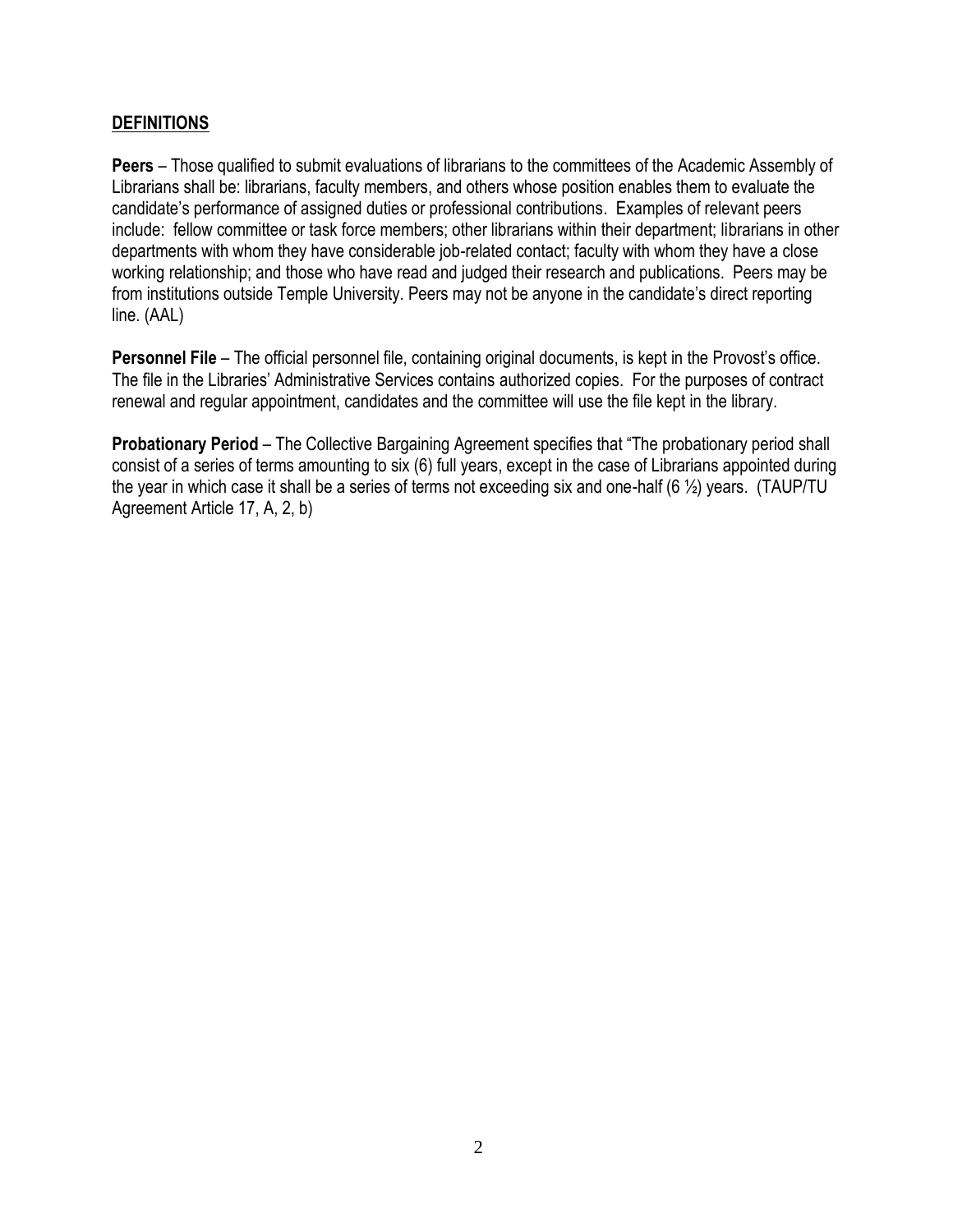# **PROCEDURES FOR CONTRACT RENEWAL AND REGULAR APPOINTMENT**

# *Newly hired librarians*

Newly-hired librarians who begin their positions between January and June are given an introductory contract that expires on June 30th following their appointment. The first contract (two years) is assumed at the time of hire. Newly-hired librarians who begin their positions between July and December are not given an introductory contract, but are given a first contract which will actually be slightly less than two years, that is, from the month they were hired through June  $30<sup>th</sup>$  of their second year.

### *Contract Renewal and Regular Appointment Process* **This process applies to all librarians applying for their second and third contracts**

*Specific dates must be set by the PARA Committee at the beginning of the academic year. Dates may need to be adjusted to allow sufficient time for the different steps of the process. The PARA Committee is responsible for announcing the dates to candidates, peers, supervisors, the Dean, and library administration.*

1. By [first Tuesday in December], the Promotion and Regular Appointment Committee (or PARA or the PARA Committee) and the Dean of Libraries receive from Administrative Services the names of candidates eligible for contract renewal or regular appointment effective July 1 of the following year.

2. By [first Tuesday in December], the Dean of Libraries informs department heads of the [first Friday in February] deadline for any additional performance evaluations for each librarian to be considered for contract renewal or regular appointment. Candidates who would like to have additional supervisory evaluations included in the personnel file for the committee to consider should initiate a request for such with their supervisors.

3. The PARA Committee notifies candidates by [first Tuesday in December] that they will be considered for contract renewal or regular appointment and that prior to consideration each candidate must initial each document in his/her personnel file to show that they have seen all its contents. The PARA Committee has access to everything in the personnel file. At the same time the PARA Committee requests the names of two or more peers, knowledgeable of the candidate's professional achievement, who have agreed to submit written assessments, to be submitted to PARA in writing by [first Friday in January]. Candidates are responsible for seeking agreement from their peers to provide these assessments. Candidates are also responsible for providing these peers with the information and documentation they might need.

4. By [second Friday in January] the PARA Committee informs selected peers of the [first Friday in February] deadline for submission of peer reviews.

5. Candidates for renewal of their second or third contract or regular appointment must provide the PARA Committee, by [fourth Friday in January], with a written statement explaining how they meet the criteria for the relevant contract renewal or permanent appointment. The candidate's documentation may also include supportive evidence such as letters of recommendation, publications, papers presented at professional or scholarly meetings, and a list of academic courses taken. It is the candidate's responsibility to provide the PARA Committee with a picture that makes it possible for PARA to evaluate the candidate's competence,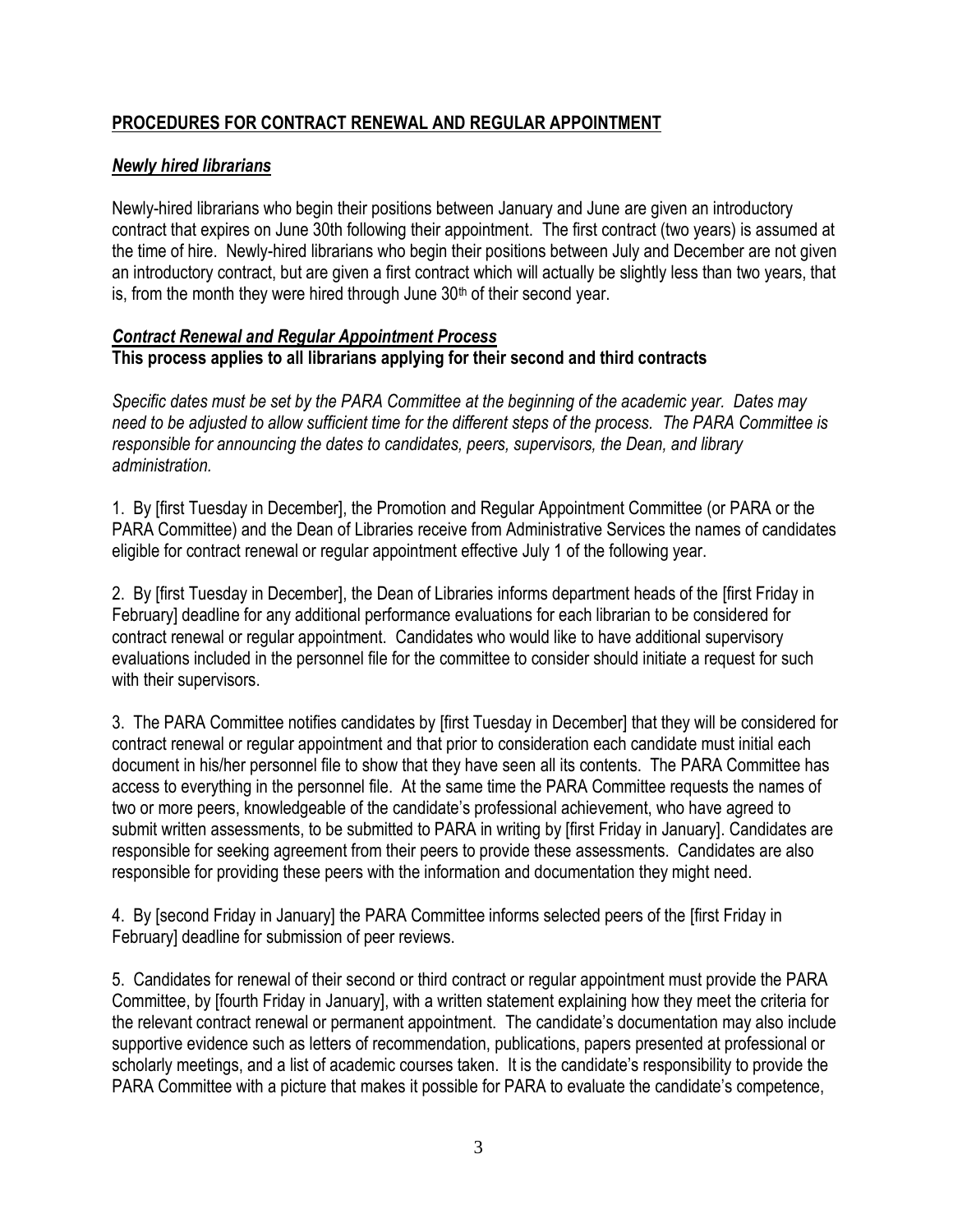accomplishments, and professional development. Each new contract will require that the librarian document increased effectiveness in job performance and greater participation in professional activities.

A candidate's statement must include the following:

a) a description of professional responsibilities, assignments, and accomplishments that indicate effective job performance to the degree required by the relevant criteria.

b) a description of professional participation and service to the Library and/or University, when such participation is required by the criteria.

6. The PARA Committee evaluates the statements submitted, other supportive evidence, and the candidate's personnel file.

7. The PARA Committee may interview the candidate and may ask him/her for the names of additional peers who may be contacted. The Committee may also solicit the opinions of peers with relevant knowledge other than those initially asked by the candidate, provided the candidate agrees in advance to the individuals selected.

8. If there are any negative preliminary decisions, the candidate will be informed and may request an interview with the Committee within five (5) working days of receipt of notification.

9. When verbal interviews are conducted, careful notes, signed by all parties present, will be made and added to the materials submitted to the Dean of Libraries.

10. The PARA Committee makes its recommendation on information provided.

- a) PARA Committee sends its recommendations and the reasons for them, in writing, to the Dean of Libraries by [fourth Friday in February], with copies of the recommendations to the candidates. The supporting documentation is hand-delivered to the candidates' personnel files. This date must be set so as to allow the Dean of Libraries time to give the obligatory 90 days prior notice for denial of a new contract, In the event that a librarian is not granted regular appointment, a terminal one year contract may be (TAUP/TU Agreement Article 17, A, 2, b, i).
- b) Within twenty (20) days the Dean of Libraries sends his/her recommendations to the Provost, accompanied by the recommendations of the Committee, informing the candidates and their supervisors of his/her recommendations, with copies to the PARA Committee.
- c) "The decision of the Provost or the Provost's designee must be given in writing within twenty five (25) days to the individual, the Dean of Libraries, and the Committee of the Academic Assembly." (TAUP/TU Agreement Article 17, F, 5)
- d) The Dean of Libraries forwards his/her copies of the Provost's letters to the candidates' personnel files.

12. All materials reviewed by the PARA Committee will be permanently retained in the librarians' personnel files.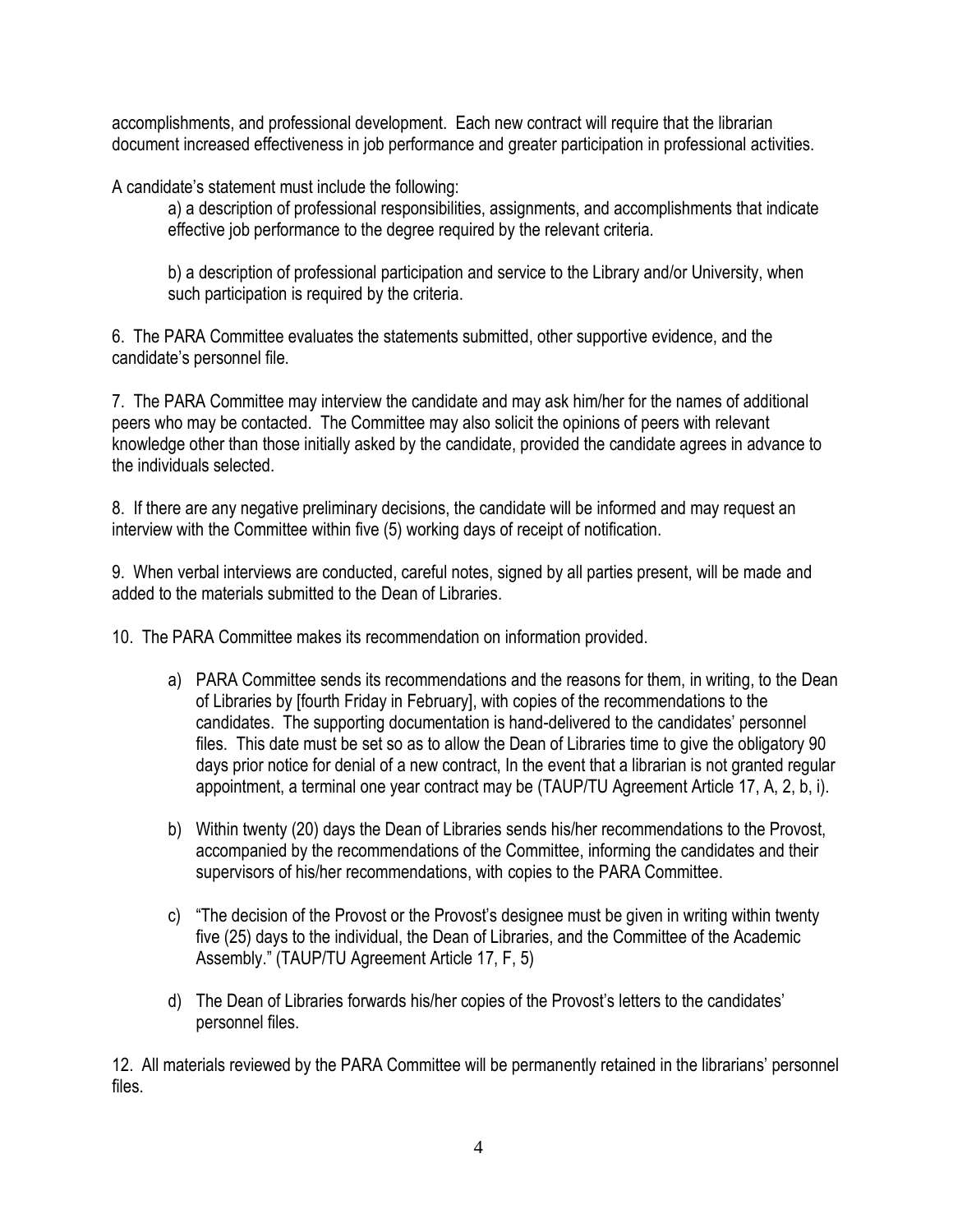# **CRITERIA FOR SECOND AND THIRD CONTRACTS**

As approved by the AAL General Assembly, November 2015

## The criteria for granting the second contract:

- 1. Completion of the first contract.
- 2. The candidate must demonstrate effective professional performance by showing competence in a particular area of responsibility (e.g., reference services, cataloging, etc.). Major factors involved in job performance include ability to work effectively with others, attitude, initiative, dependability, responsibility, and – above all – work of good quality and quantity. The candidate must demonstrate growth in skills and responsibilities over the period under consideration. Evaluations by supervisors and peers are key elements in the determination of the quality of performance.
- 3. The candidate must demonstrate participation in professional activities at least at the minimal level (e.g. attending professional conferences/meetings, maintaining professional memberships, etc.) and service to the Library/University, at least at the minimal level, through participation in and availability for Library and/or University committees. The candidate must have taken part in AAL activities and have made himself/herself available for committee positions.

Candidates who come in at L1 will receive L2 rank if granted a second contract.

## The criteria for granting the third contract (two years) are:

- 1. Completion of the second contract.
- 2. Increasingly effective professional performance in a particular area of responsibility (e.g., reference services, cataloging, etc.). Major factors involved in job performance include ability to work effectively with others, attitude, initiative, dependability, responsibility, and – above all – work of good quality and quantity. The candidate must show continued improvement in areas in which he/she may have been noted as deficient in the supervisory and/or peer evaluations.
- 3. Substantive participation in professional activities and substantive service to the Library/University. The candidate must have made contributions by serving on Library or University committees.

Candidates originally hired at L2 will receive L3 rank if granted a third contract.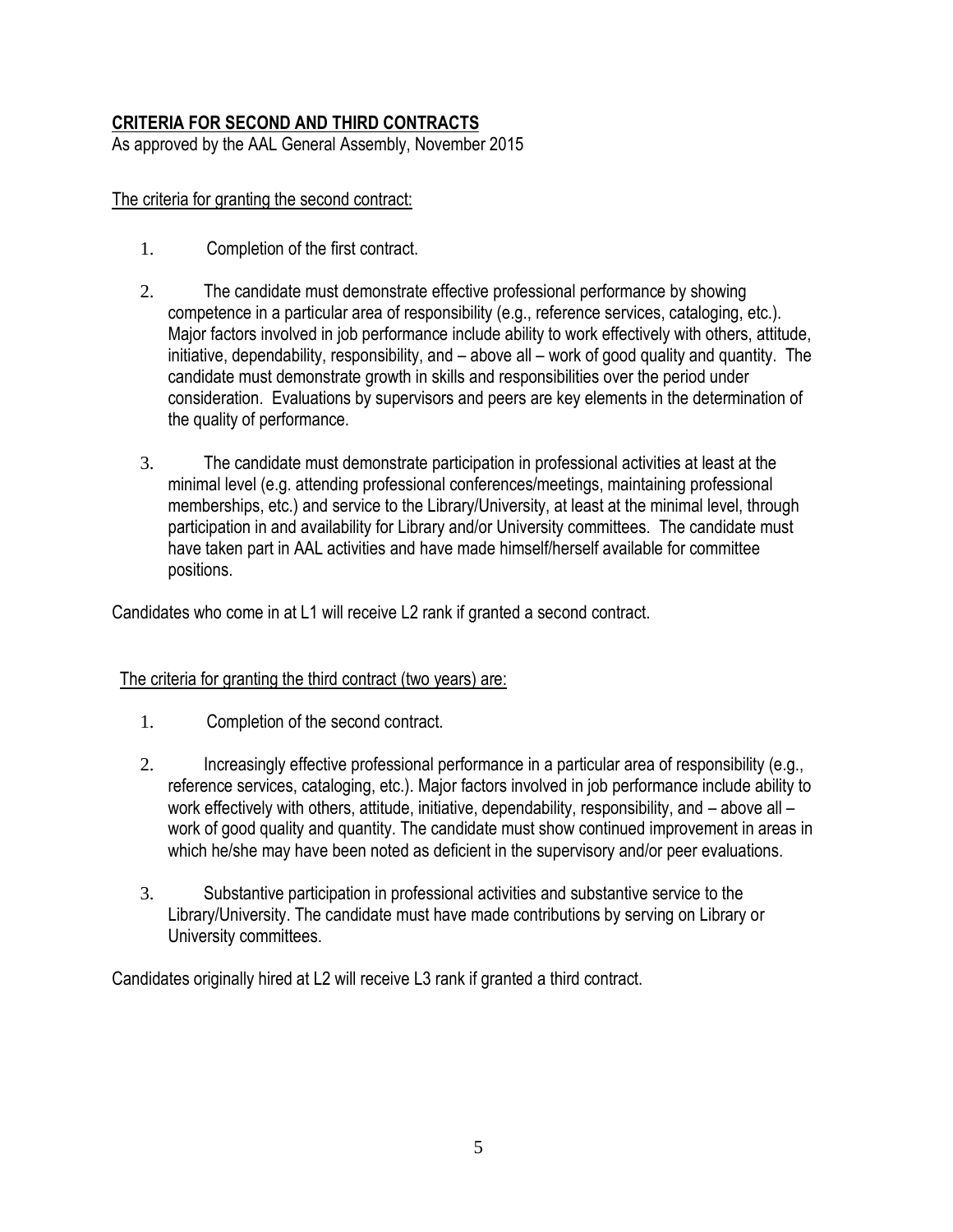# **CRITERIA FOR REGULAR APPOINTMENT**

As approved by the AAL General Assembly, November 2015

The criteria for granting regular appointment:

- 1. Completion of the third contract.
- 2. Rank of L2 or higher.
- 3. The candidate must demonstrate a consistently high degree of competence in job performance, demonstrating mastery of the skills and techniques of his/her specialty, the ability to work without close supervision, and a comprehension of the Library's overall operations. Overall professional performance must be of high quality and quantity. The candidate should demonstrate skills in the organization of work, planning, decision-making, judgment, adaptability and (where applicable) supervisory ability.
- 4. Sustained significant participation in professional activities and significant service to the Library/University. Professional activities might include participation on committees of professional organizations, presentation of papers, publication of book reviews, or satisfactory course completion. Service could include contributions made while serving on Library or University committees.

Candidates at L2 will receive L3 rank if granted regular appointment.

#### **EARLY APPLICATION FOR REGULAR APPOINTMENT**

In accordance with section 17.F.2., "Librarians may always be considered for completion of the probationary period after shorter periods of service than those specified above." Applicants must be at the L2 rank in order to apply early for regular appointment.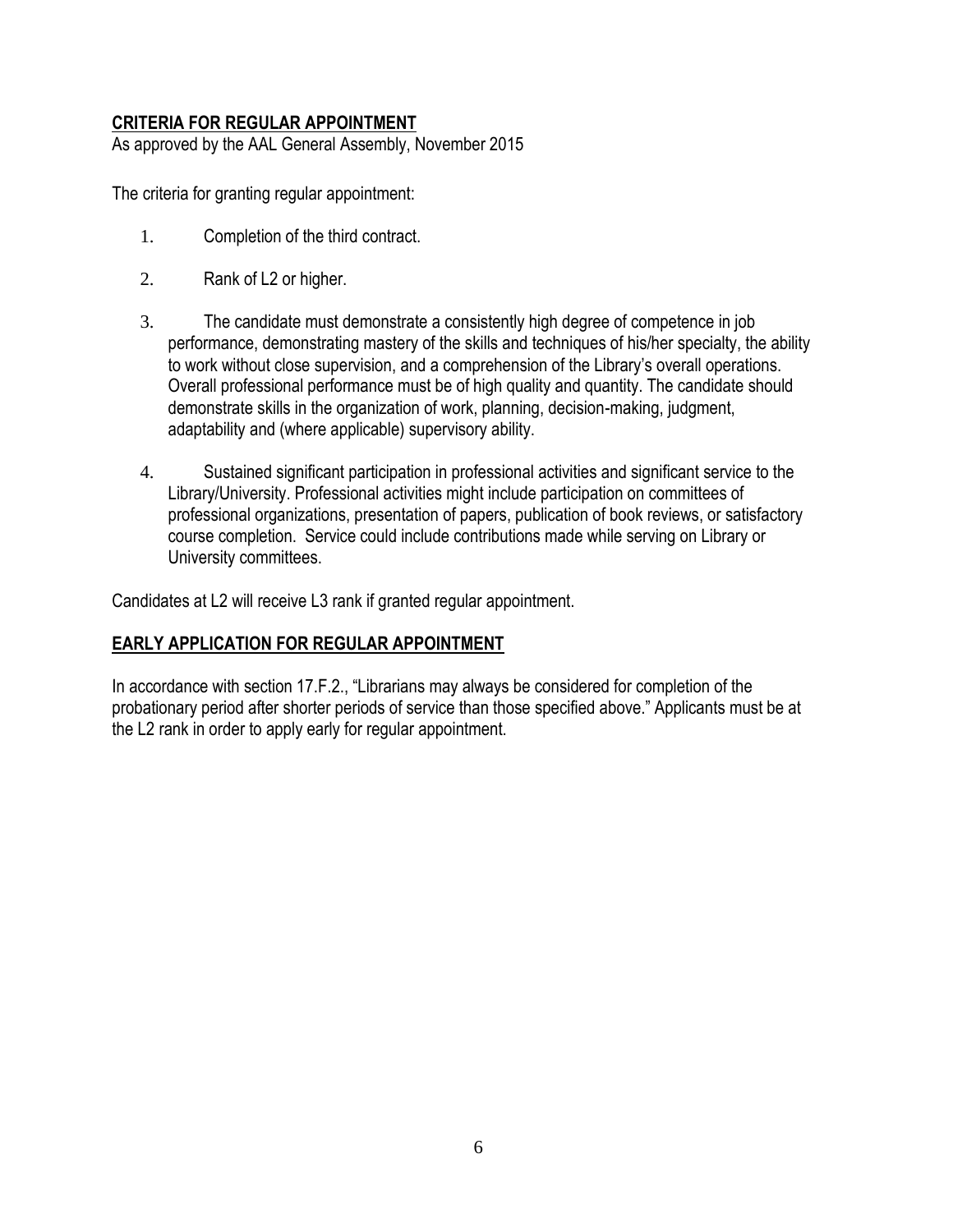# **PROCEDUES FOR PROMOTION OUTSIDE OF CONTRACT RENEWAL AND REGULAR APPOINTMENT**

Librarians who choose to apply for promotion when it is not integrated with the processes of contract renewal and regular appointment (i.e. early promotion to L3 or promotion from L3 to L4) will follow the same procedures outlined above for contract renewal and promotion.

# **EARLY PROMOTION TO L3**

Librarians may apply for promotion to L3 early as long as they are in their third year as an L2. The criteria for promotion is the same criteria that the candidate would use for contract renewal (see above) in the following year. Candidates must convince the Promotion and Regular Appointment (PARA) Committee that they are deserving of early promotion to L3.

# **CRITERIA FOR PROMOTION FROM L3 TO L4**

Promotion to L4 is to be granted on the basis of exceptional achievement in the context of a major university library. The candidate must demonstrate consistently outstanding job performance which has resulted in a significant contribution to the Library's content or operations. Leadership ability should be an important factor.

- 1. Five years as L3.
- 2. Consistently outstanding job performance.
- 3. Significant professional activities.

The candidate must have made substantial professional contributions. Examples include (but are not limited to):

- professional organization committee activities;
- holding of elective professional organization positions;
- publications of bibliographic or subject-related importance;
- completion or near completion of a program of study.

The candidate must prove that he/she has made major contributions through service to the Library or University.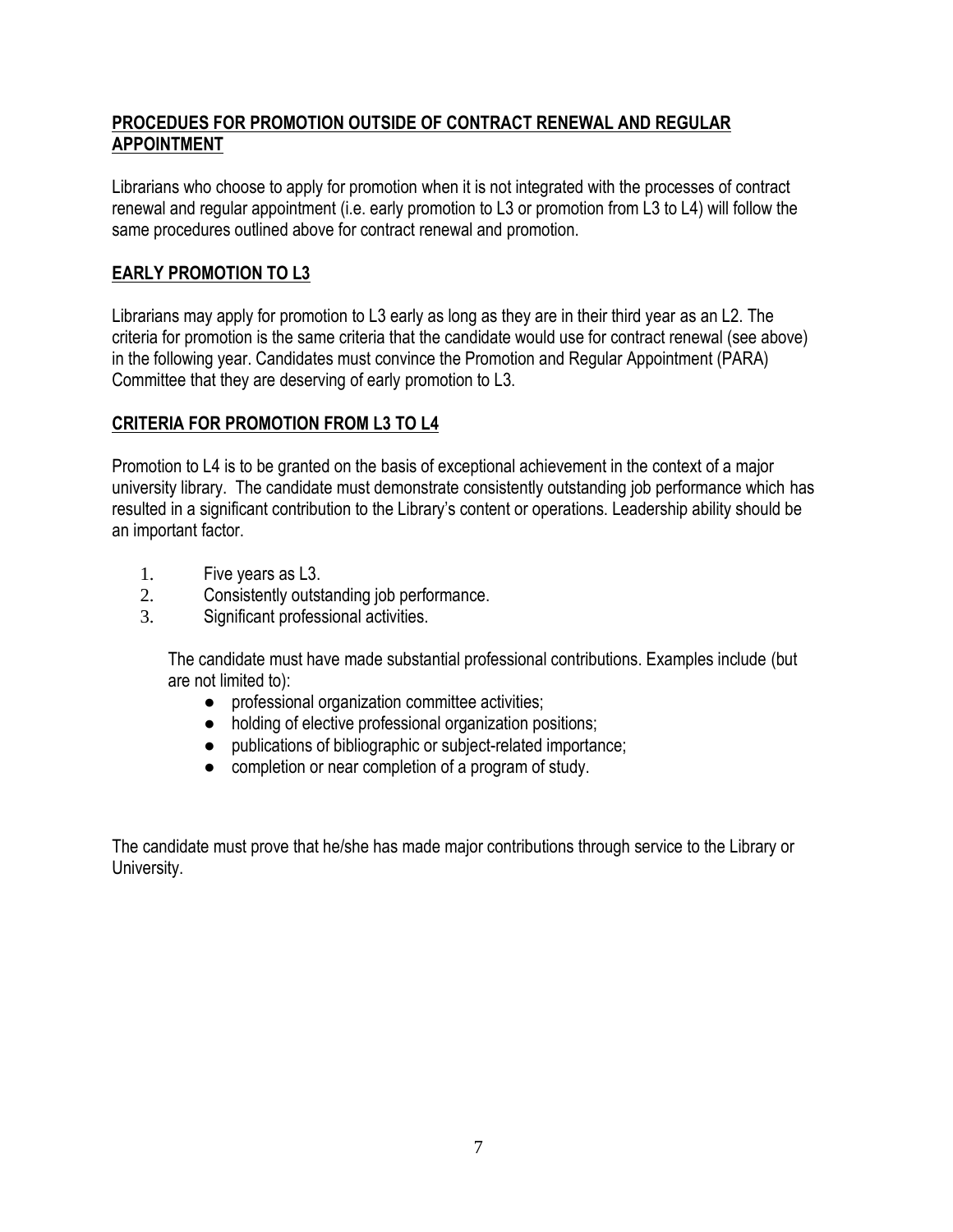## **EXPLANATION OF CRITERIA**

### *1. Years of Service*

The years of service are seen as the period of time which would normally be necessary to prove a consistent level of activity by the candidate. Early promotion is granted only in exceptional cases and is not to be considered a normal occurrence in the promotion process. The candidate must prove not only that he/she meets the criteria for the level desired, but also that he/she has made a contribution outstanding enough to justify a waiver of the years-in-rank criterion.

#### 2. **Job Performance**

The work history of a candidate in the Temple University Libraries is a major determinant in qualifying a librarian for promotion to all ranks.

#### 3. **Non-Work Assignment Criteria**

There are two major groups of criteria in addition to job performance.

#### A. Professional Activities

There are a variety of activities which may be characterized as professional, including:

1) Activities related to professional library or subject-oriented organizations (e.g. American Library Association or American Historical Association). This would include membership, attendance at meetings and conferences, elective positions, and committee work.

2) Publications, which include book reviews, reviews of the literature, articles in library or subject journals, bibliographies, and monographs. This category does not include written materials for "in-house" distribution such as instructions for using specific areas or materials, guides for student or faculty assistance in using the library, and "guides to the literature" which are meant for distribution to library patrons. These materials are considered as part of job performance.

3) Continuing education, including workshops or course completion. The candidate must prove the activity's relevance to his/her professional position and/or academic librarianship.

4) Public presentations, lectures, and teaching assignments by the candidate. Presentations to professional groups, participation in panel discussions, and teaching a subject-oriented course are examples. Teaching a section of the library instruction course and lectures on specific library functions or collections are considered as part of job performance.

## B. Service to the Library/University

This category involves the contribution of librarians to the betterment of the Library and/or University through non-assigned work within the system.